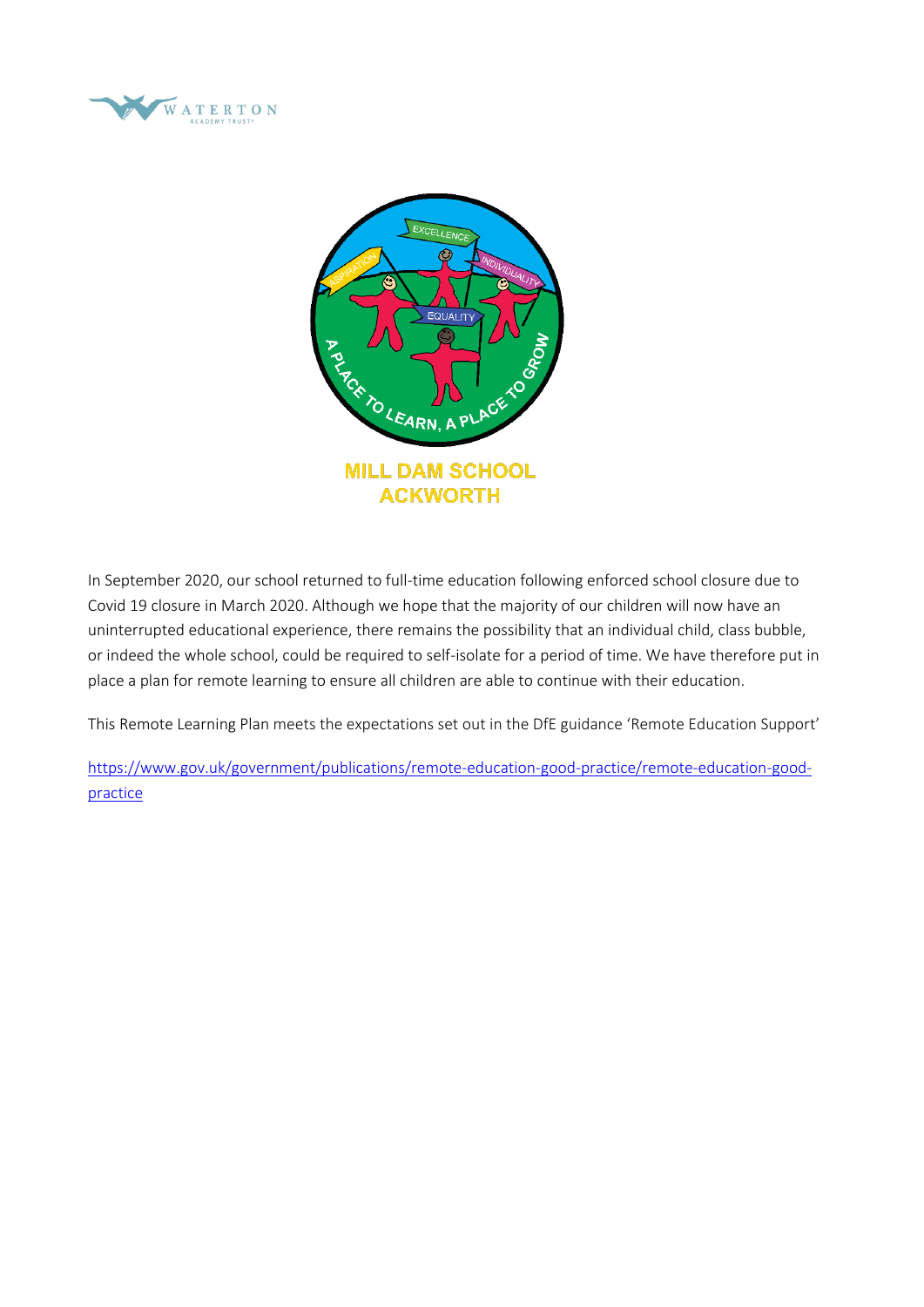## Remote education provision: information for parents

This Remote Learning Plan is intended to provide clarity and transparency to pupils, parents and carers in regards to expectations from remote education should local restrictions or a reduction in staffing capacity require entire cohorts (or bubbles) to remain at home.

For details of expectations should individual pupils be required to self-isolate and be unable to attend school in person, please see *['Remote education for self](#page-5-0)-isolating pupils'.*

## The remote curriculum: What can be taught to pupils at home?

## What should my child expect from immediate remote education in the first day or two of pupils being sent home?

The school website's home learning tab is populated each week with activities and a timetable for children to follow. The same information is also available on the Microsoft Teams class pages. Each child has been sent a log in for their Teams page and can access this information and the activities at any time. If a closure remains long term or involves full bubble then live and recorded taught sessions will also be available (see below).

# Following the first few days of remote education, will my child be taught broadly the same curriculum as they would if they were in school?

We strive to ensure that teaching (whether this be remotely or within school) remains consistent wherever possible and appropriate. However, we may need to make some adaptations across some subjects. For example, in science, we may adapt projects or activities to ensure that resources remain consistent to those that children will be able to access in their home setting.

## Daily remote teaching and study time

## How long can I expect work set by the school to take my child each day?

We expect that remote education (including remote teaching and independent work) will take pupils broadly the following number of hours each day:

| Primary school-aged pupils | A minimum of 3 hours per day for EYFS and KS1.                                                                                                                              |
|----------------------------|-----------------------------------------------------------------------------------------------------------------------------------------------------------------------------|
|                            | A minimum of 4 hours per day for KS2.                                                                                                                                       |
|                            | This includes 3 live taught sessions per day which are<br>also available as recordings. Live sessions are not<br>continuing for nursery where the provision is open to all. |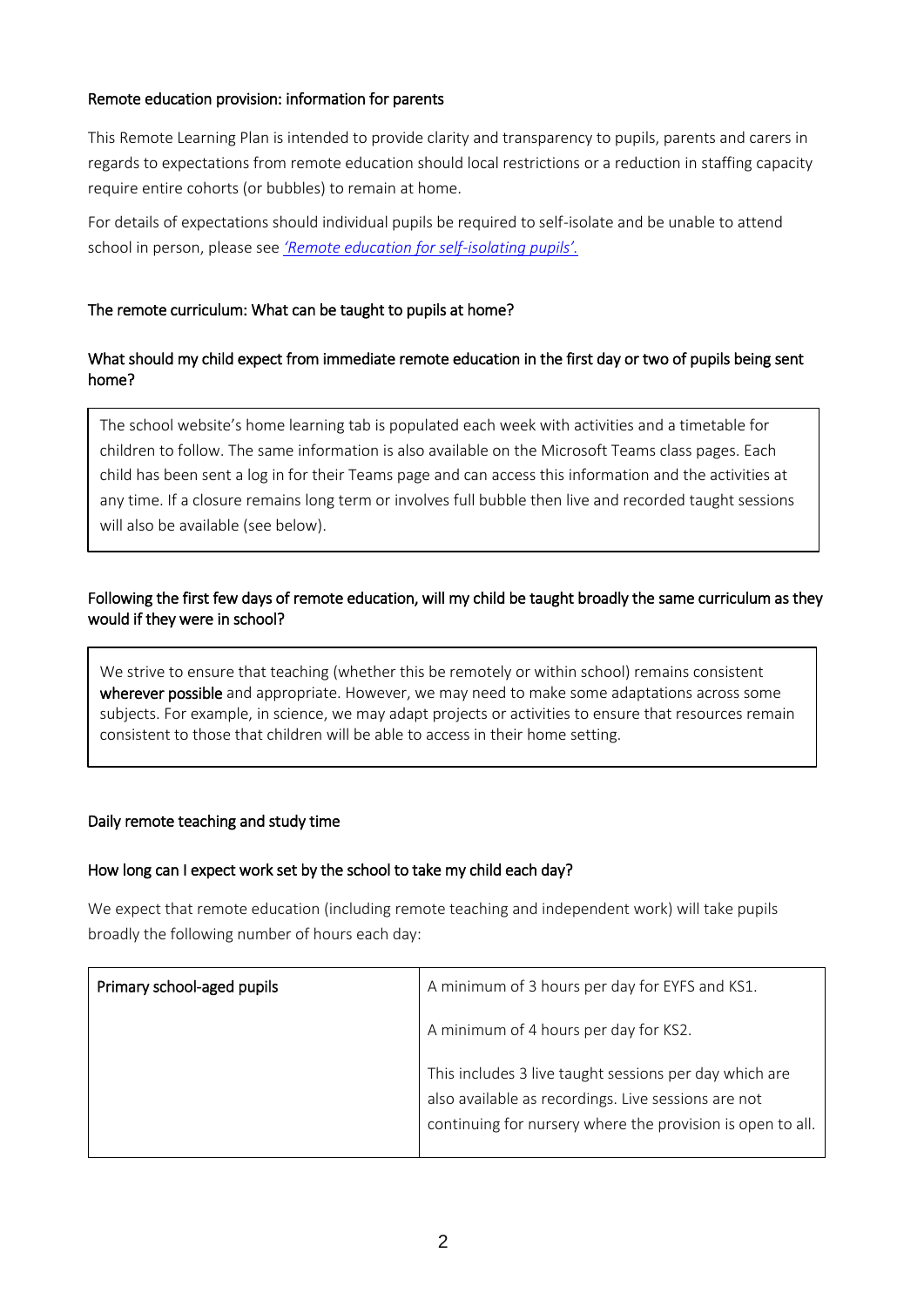## Accessing remote education

### How will my child access any online remote education you are providing?

Each child has now received their own password to our online teaching and learning platform, which will be conducted through Microsoft TEAMs. These have all been sent home via our texting service. Please contact school if you can't find this or have difficulties accessing it.

In addition to 'assignments' via Microsoft TEAMs, weekly learning overviews (outlining the learning for the week) will be posted on your child's class page under the 'Home Learning Tab' on our school website.

# If my child does not have digital or online access at home, how will you support them to access remote education?

We recognise that some pupils may not have suitable online access at home. We take the following approaches to support those pupils to access remote education:

You or your child can access Microsoft TEAMs accounts on most digital devices with internet capability (including PC, laptop, iPad, mobile phone or x-box) If you have difficulty downloading or accessing Microsoft TEAMs, please contact the school office on 01977 610062 or at jade.smith@watertonacademytrust.org and you will be supported to do this.

If you do not have an internet connection, or access to mobile data at home, please contact the school office as we have contingency measures in place to ensure we are able to reach our school community in its entirety.

If you do not have access to a device which is able to support Microsoft TEAMs, we would ask that you please contact the school office in the first instance. We will endeavour to provide all learning via our school website under your child's class and support this with a paper pack of learning. This paper pack can be made available to collect from school (abiding to restrictions imposed by the current risk assessment in place) or delivered to your home. Parents and carers are reminded to inform school of any barriers to accessing remote learning.

If your child is unable to access Microsoft TEAMs and therefore consequently unable to receive feedback electronically for work completed, we ask that you retain and submit their completed paper pack to school on their return. This work will be marked by the class teacher and feedback will be given. Feedback and support can also be offered during telephone contact that will be attempted by your child's class teacher during their period of isolation.

We may be able to lend you a laptop from school (Please contact the school office for further information)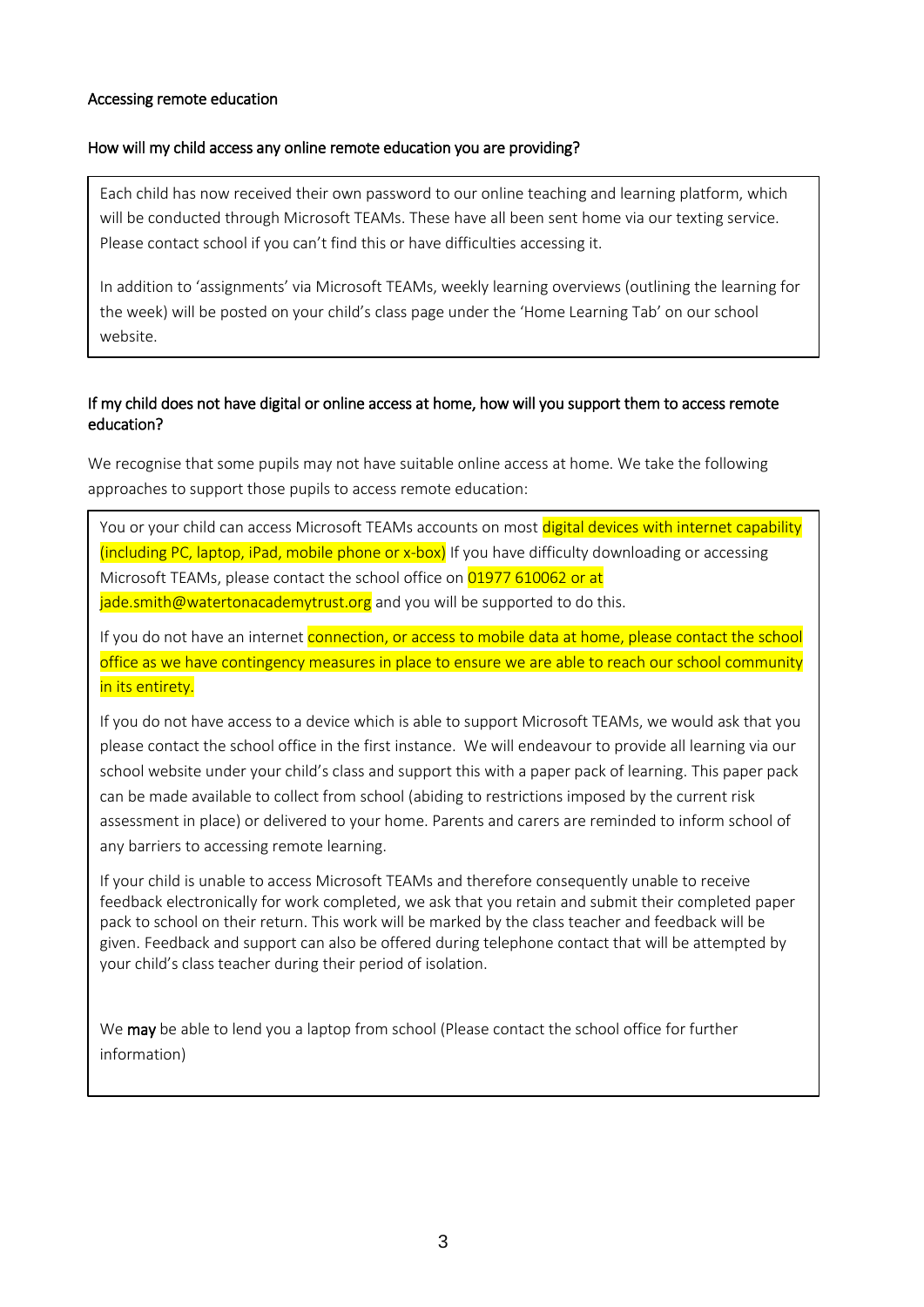## How will my child be taught remotely?

#### We use a combination of the following approaches to successfully teach our pupils remotely:

A weekly overview of learning will be produced by your child's class teacher. This will include daily phonics (for Reception and Year 1 aged children), English and mathematics. Additional learning will link to wider subject areas and there will be a focus on physical activity and tasks to support mental health and well-being.

Weekly overviews of learning will be added to your child's class page on the website (Under the home Learning Tab) and on their class Microsoft TEAMs page.

Within the overview of learning a blended approach will be used which may include:

- Links to Oak National Academy– where online lessons may be set for your child
- Links to YouTube and / or BBC Bitesize
- Activities / lessons to complete in a work book (School can supply these if required).
- Links to worksheet examples to complete (which will be uploaded to the page)
- Links to other educational sites such as Oxford Owl, Education City or Mathletics (Your child will be provided with passwords for these if these are to be used)

Microsoft TEAMs will be used to arrange three live lessons for each class on each day. These sessions will be recorded and uploaded to Teams so that any children who can't access them live can see them later in the day. These will include direct instruction and teaching as well as the chance to communicate with peers.

*A hybrid of pre-recorded and live aspects of learning allows for some flexibility. We appreciate that many parents and carers may themselves be working from home and may have to arrange their own work around their child's scheduled learning.*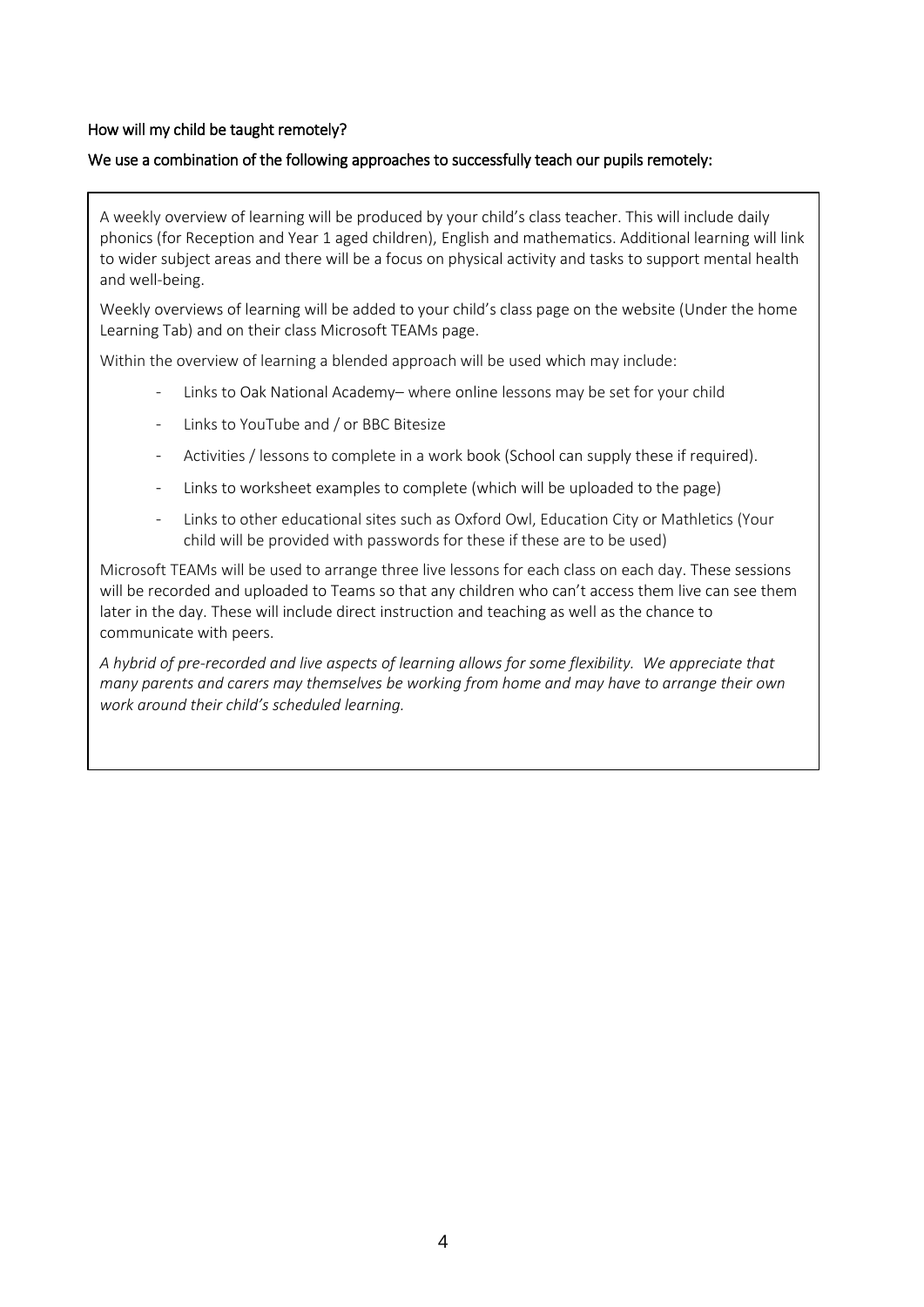## Engagement and feedback

## What are your expectations for engagement and the support that we as parents and carers should provide at home?

The school expects that your child completes all of the learning as outlined on the weekly overview supplied. These tasks have been divided up into a daily timetable for clarity. Each day's learning will build on the work from the previous day, so it is important that children attempt and complete the work set in chronological order. (Rather than missing out or skipping days). With this in mind, it is imperative to establish a routine with your child for their work, one that suits you and your particular circumstances. This is important to reinforce expectations of your child each day. We will also supply guidance relating to the timings of learning overviews to further support. Please remember, it is essential that children do have breaks in between activities.

We would expect that primary aged children will require some level of support with their daily tasks, the level of support will depend on the age and ability of each individual child. If you have any concerns or feel you require further information on how you can best support your child, please contact the school office on 01977 610062 jade.smith@watertonacademytrust.org.

## How will you check whether my child is engaging with their work and how will I be informed if there are any concerns?

When your child accesses learning via Microsoft TEAMs, there is a function for them to upload their completed work, which can then be 'turned in' electronically and checked by the class teacher. There also exists a facility for users to make comments and for the teacher to respond. If it is identified that your child has not completed activities set, staff will be in touch to ascertain any mitigating factors. Work can also be uploaded directly to the class email address and this should be used when photographs of children are included (mainly within EYFS). This is [class\\_work@watertonacademytrust.org](mailto:class_work@watertonacademytrust.org) (insert class number or letter into the gap).

If a child is unable to access remote learning via Microsoft TEAMs and is instead completing work from a paper work pack, feedback and support can be offered during telephone contact that will be attempted by your child's class teacher during their period of isolation.

## How will you assess my child's work and progress?

Feedback can take many forms and may not always mean extensive written comments. For example, whole-class feedback or quizzes marked automatically via digital platforms have also been identified as valid and effective methods of feedback. Our approach to feeding back on pupil work and progress is as follows: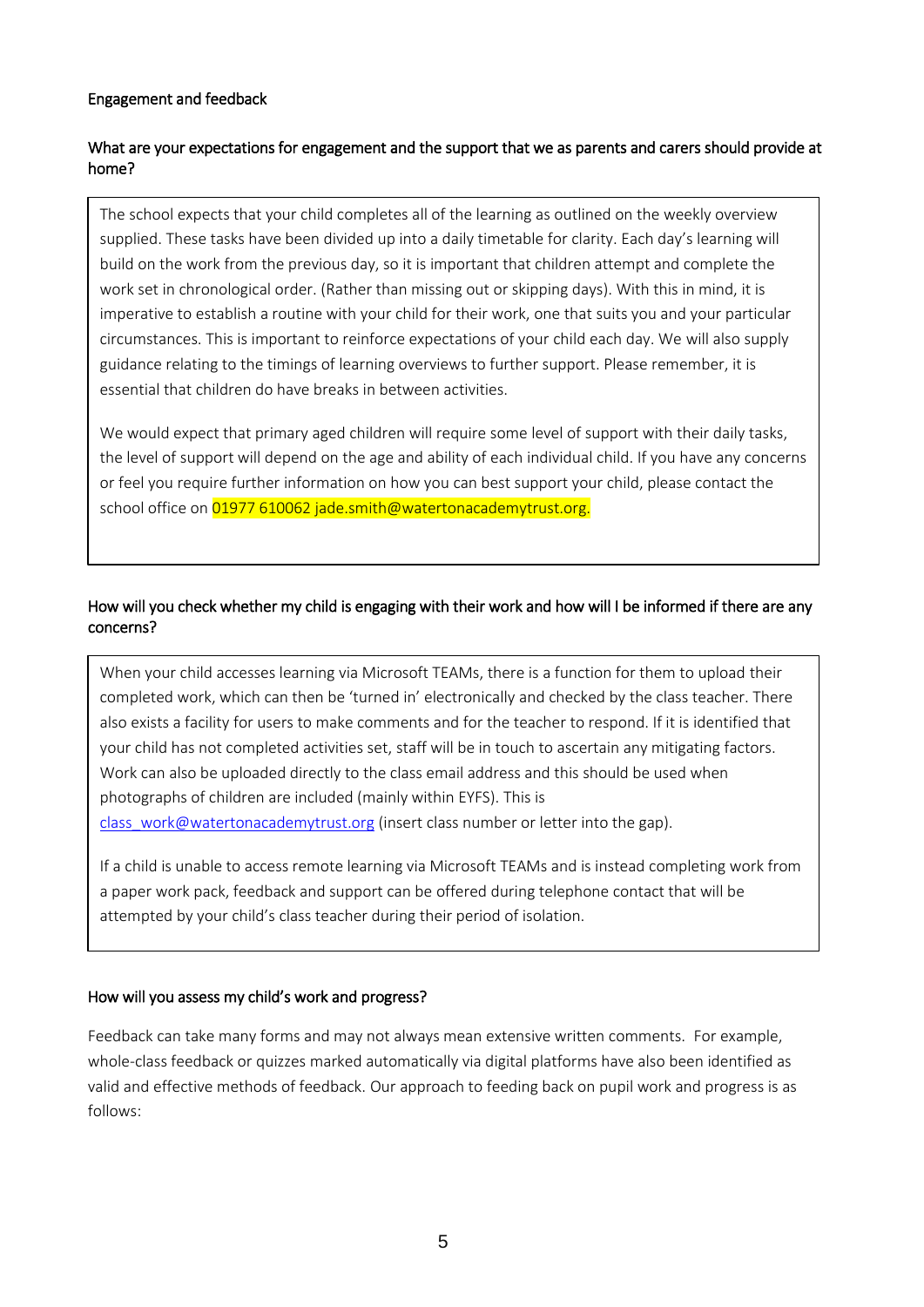- Asking children to upload their work electronically and following this submission up with a group or individual comment via Microsoft TEAMs.
- Setting a quiz which may be marked automatically
- Responding to children's individual questions via Microsoft TEAMs.
- Marking and providing feedback on any 'paper work' packs once they have been returned to school.

# Additional support for pupils with particular needs

## How will you work with me to help my child who requires additional support from adults at home to access remote education?

We recognise that some pupils, for example those who may have special educational needs and disabilities (SEND) may not be able to access remote education without additional support from home. We acknowledge the difficulties this may place on families, and we will work with parents and carers to support those pupils in the following ways:

If your child is identified as having a special educational need and/or disability (SEND), staff will contact you to discuss options to support their learning. As each child's needs are individual, our staff are best placed to discuss how learning can take place and how activities may be required to be adapted. Further support will also be accessed from external services working with school e.g. visual impairment teams.

A learning overview will be provided for those pupils identified with special educational needs and/or disability (SEND); however, the frequency of activities and tasks may be required to be adjusted accordingly to reflect age and attainment.

Children identified as having a special educational need and/or disability (SEND) will be supplied a Microsoft TEAMs account, which they can access with support from home. Staff will speak live to pupils and use Microsoft TEAMs as a platform to discuss learning with parents and carers (rather than directly with the child).

For our youngest children in nursery, reception and year 1, a learning overview will be provided in the same way as for all other year groups. However, the number of activities and tasks will be reduced in order to reflect the age group of the children. Children in these age groups are still supplied with a TEAMS log in account, which they can access with the support of their parent and carers. Teachers will speak live to the children and use this as a platform to talk through any learning to the parents and carers (rather than directly to the child). Phonics for these children will form an integral part of any remote learning.

## <span id="page-5-0"></span>Remote education for self-isolating pupils

Where individual pupils are required to self-isolate yet the majority of their peer group are able to remain in school; remote education will likely differ from the approach adopted for that of whole groups. This is attributed to the challenges of teaching pupils simultaneously at home and in school.